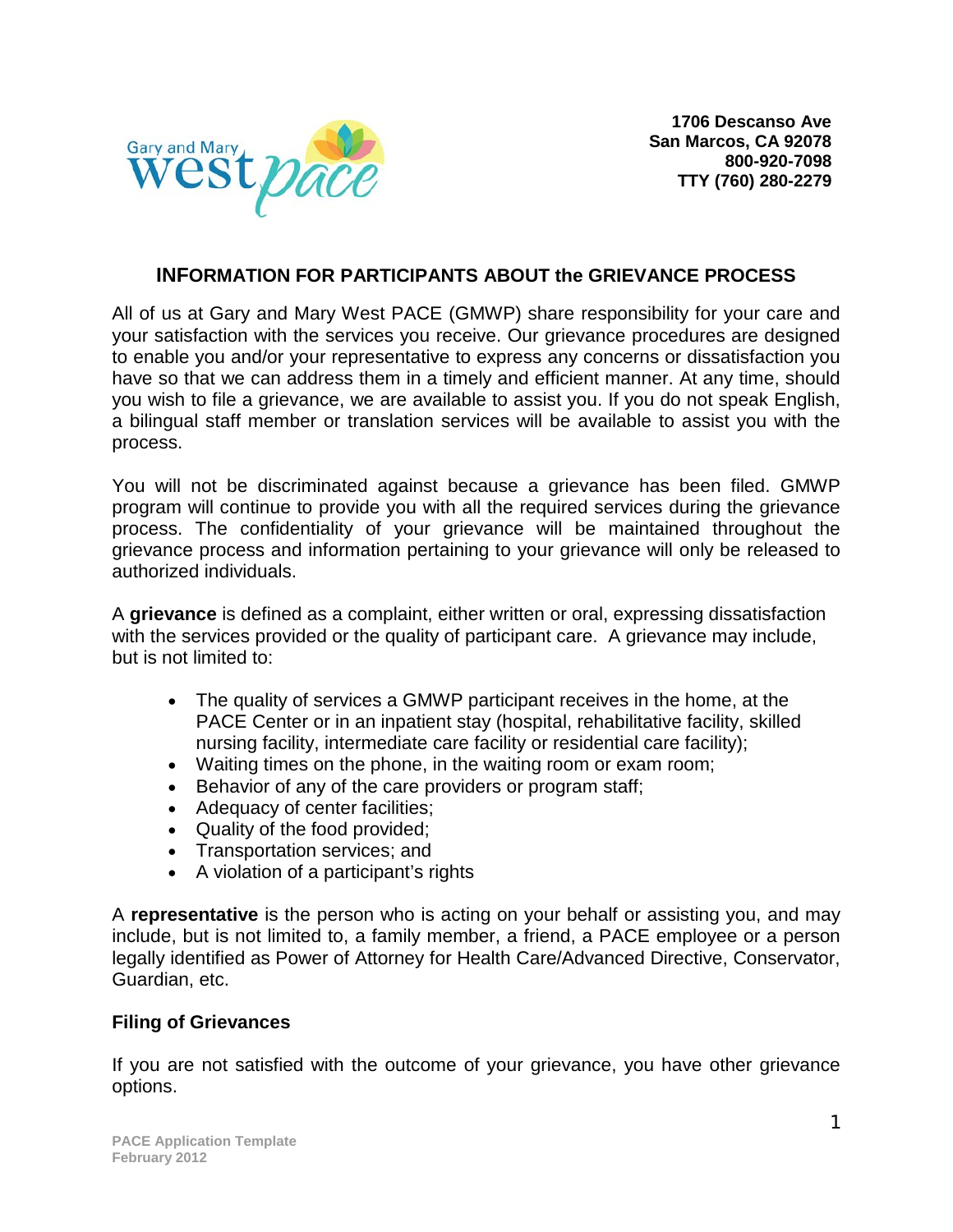The information below describes the grievance process for you and/or your representative to follow should you and/or your representative wish to file a grievance.

1. You can verbally discuss your grievance either in person or by calling 800-920-7098 to speak with GMWP program staff including the Social Worker, Home Care Supervisor, and/or the Center Manager. The staff person will make sure that you are provided with written information on the grievance process and that your grievance is documented on the Grievance Report form. You will need to provide complete information of your grievance, so the appropriate staff person can help to resolve your grievance in a timely and efficient manner. If you wish to submit your grievance in writing, please send your written grievance to:

> Quality Assurance (QAPI) Director Gary and Mary West PACE 1706 Descanso Avenue San Marcos, CA 92078

You may also contact our Quality Assurance Director at 800-920-7098 to request a Grievance Report form and receive assistance in filing a grievance. For the hearing impaired (TTY/TDD), please call (760) 280-2279. Our QA designee will provide you written information on the grievance process.

- 2. The staff person who receives your grievance will help you document your grievance (if your grievance is not already documented) and coordinate investigation and action. ALL information related to your grievance will be held in strict confidence and will not be disclosed to program staff or contract providers, except where appropriate to process the grievance. No reference that you have elected to file a grievance with GMWP program will appear in your medical record.
- 3. You will be sent a written acknowledgement of receipt of your grievance within five (5) calendar days. Where necessary, the QA Department staff or designee will acknowledge your grievance by calling and will clarify information provided on the Grievance Report Form or will obtain and document additional facts related to your grievance. Investigation of your grievance will begin immediately to find solutions and take appropriate action.
- 4. The GMWP program staff will make every attempt to resolve your grievance within thirty (30) calendar days of receipt of your grievance. If you are not satisfied with that resolution, you and/or your representative have the right to pursue further action.
- 5. In the event resolution is not reached within thirty (30) calendar days, you and/or your representative will be notified in writing of the status and estimated completion date of the grievance resolution.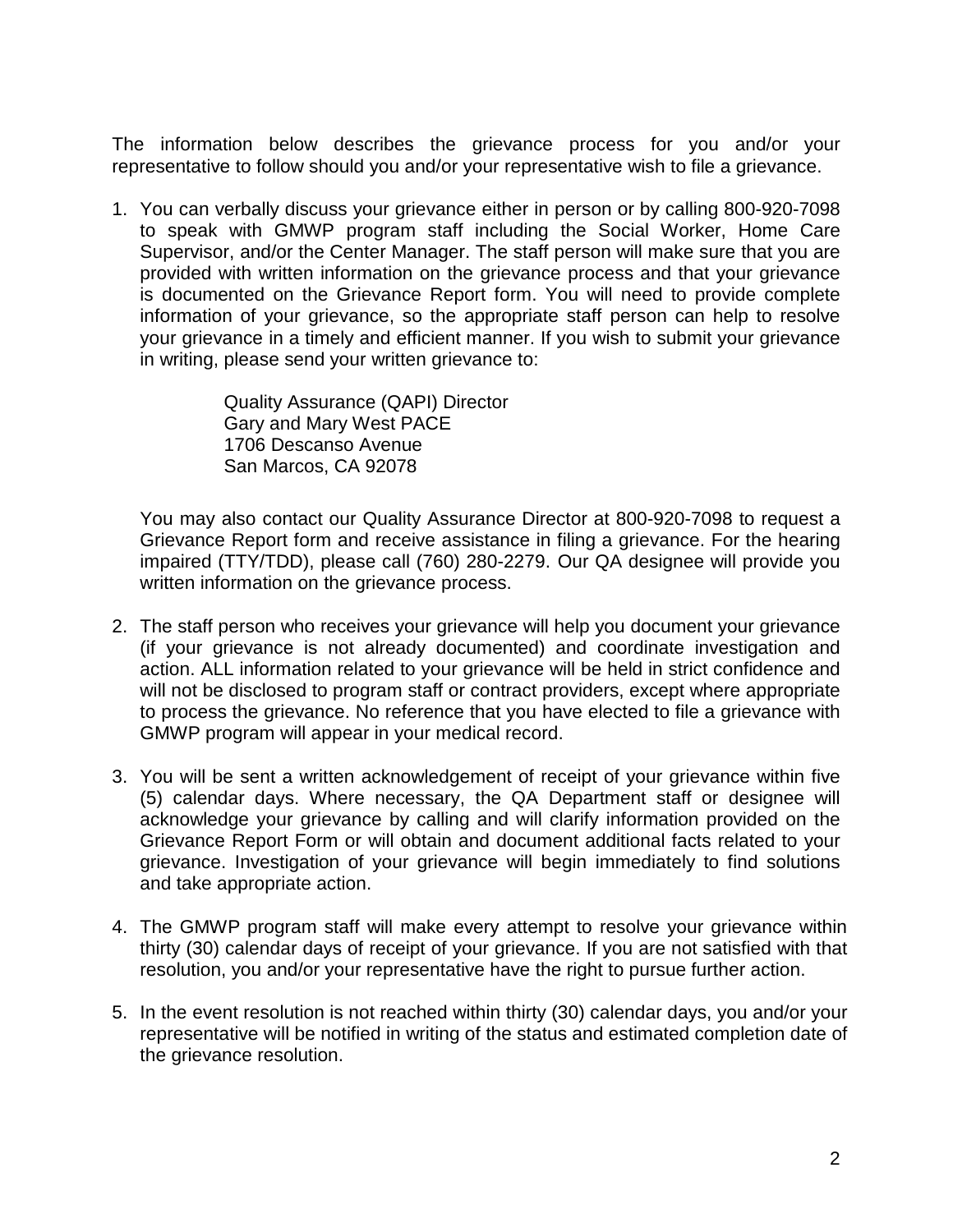### **Expedited Review of Grievances**

If you feel your grievance involves a serious or imminent threat to your health, including, but not limited to, potential loss of life, limb or major bodily function, severe pain, or violation of your participant rights, the QA Department staff or designee will expedite the review process to a decision within 72 hours of receiving your verbal and/or written grievance and request for expedition. In this case, you will be immediately informed by telephone of:

- (a) The receipt of your request for expedited review, and
- (b) Your right to notify the Department of Social Services of your grievance through the State hearing process.

### **Resolution of Grievances**

Upon GMWP program's completion of the investigation and reaching a final resolution of your grievance, you will receive written notification that will provide you with a report describing the reason for your grievance, a summary of actions taken to resolve your grievance, and options to pursue if you are not satisfied with the resolution of your grievance.

### **Grievance Review Options**

If, after completing the grievance process, or participating in the process for at least thirty (30) calendar days, you and/or your representative are still dissatisfied with the resolution of your grievance, you may pursue the options described below. Note: If you feel that waiting thirty (30) calendar days represents a serious health threat, you and/or your representative need not complete the entire grievance process nor wait thirty (30) calendar days to pursue the options described below.

1. If you are covered by Medi-Cal only or by Medi-Cal and Medicare, you are entitled to pursue your grievance with the Department of Health Care Services, by contacting or writing to:

> Ombudsman Unit Medi-Cal Managed Care Division Department of Health Care Services P.O. Box 997413, Mail Station 4412 Sacramento, CA 95899-7413 Telephone:1-888-452-8609 TTY: 1-800-735-2922